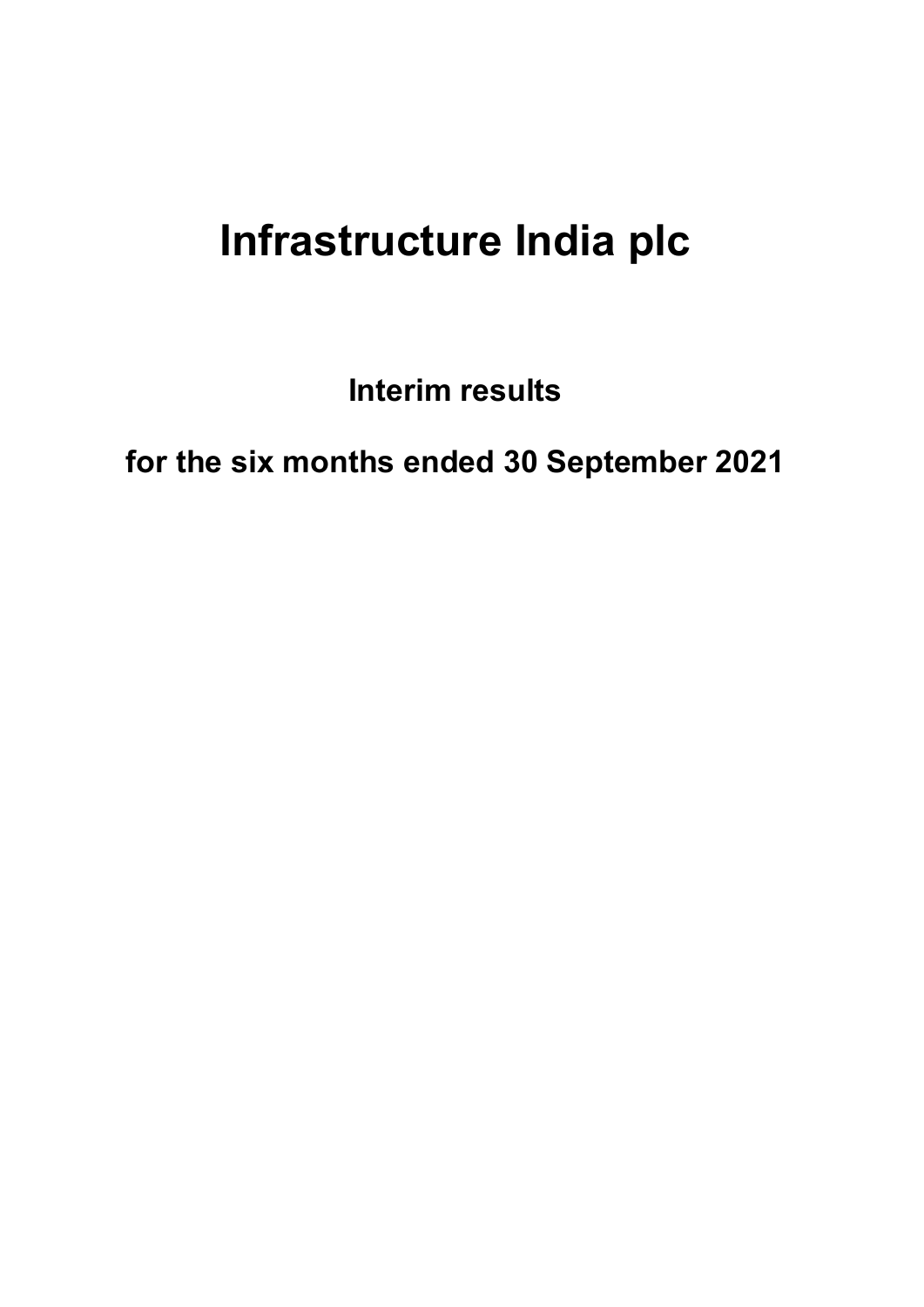# **CONTENTS**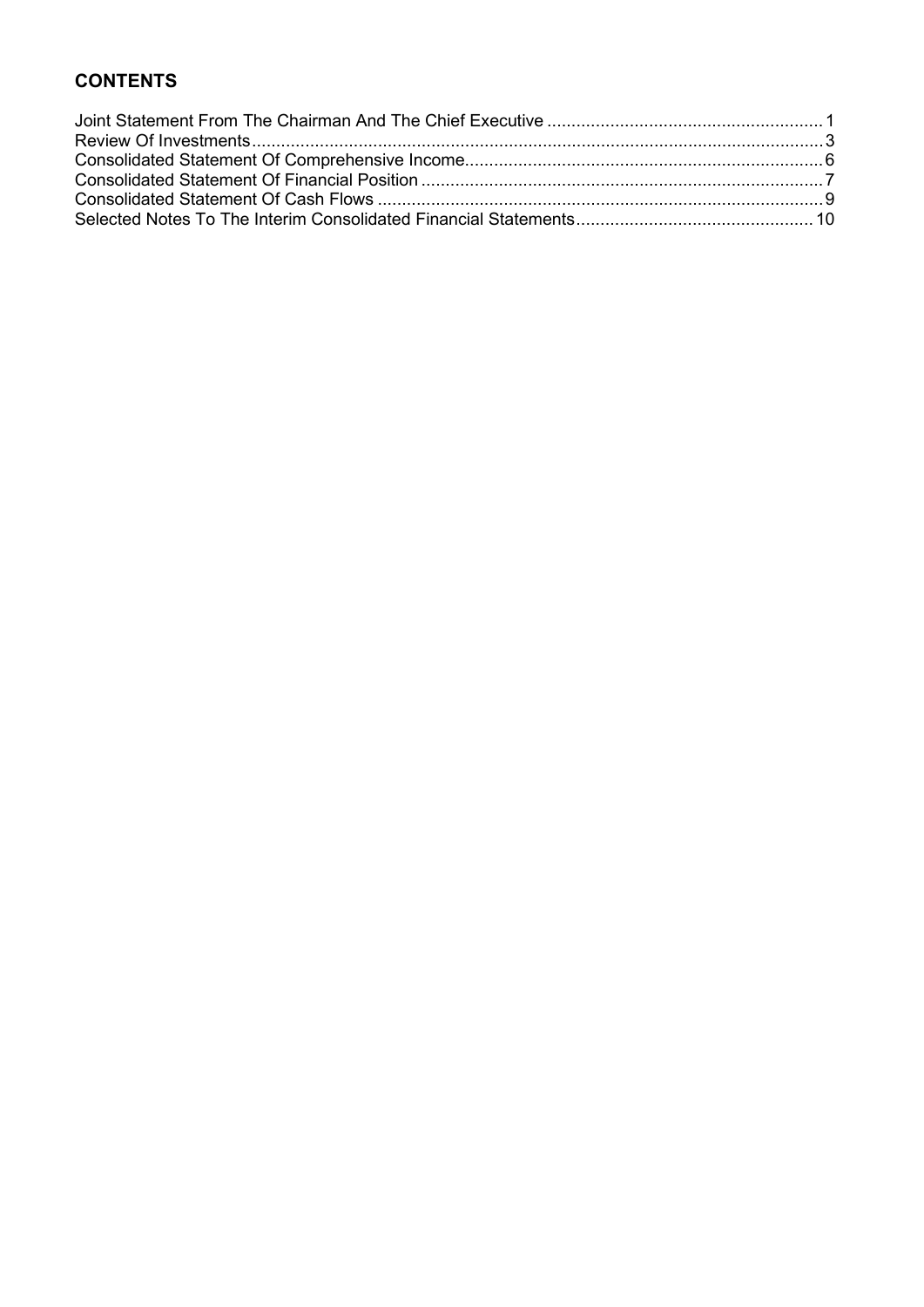# <span id="page-2-0"></span>**JOINT STATEMENT FROM THE CHAIRMAN AND THE CHIEF EXECUTIVE**

We would like to report Infrastructure India plc's ("IIP", the "Company" and together with its subsidiaries, the "IIP Group") unaudited interim results for the six-month period ended 30 September 2021.

Net Asset Value decreased to £72.1 million (10.6p per share) when compared to 31 March 2021 (£93.3 million, 13.7p per share) and 30 September 2020 (£104.3 million, 15.3p per share), principally driven by revisions to business assumptions and completion schedules at Distribution Logistics Infrastructure Limited ("DLI"), IIP's largest asset.

The first half of the fiscal year was clouded by both the difficulties of the pandemic on operational activities at IIP's largest asset DLI – including an acute shortage of labour as well as shortages of containers and equipment – and the consequential squeeze on funds. As reported on 8 December 2021, the use of capital funds for the operational and financial support of DLI during the period resulted in liquidity constraints for IIP. The Group has entered advanced discussions with a third party with regard to the sale of Indian Energy Limited ("IEL") to realise funds in the short term and commenced exploratory discussions with regard to the partial or complete sale of DLI and further announcements will be made as and when appropriate.

### **Financial performance**

As at 30 September 2021, the value of the IIP Group's investments in its subsidiaries was £263.1 million (£259.2 million 31 March 2021; £254.4 million 30 September 2020). The Indian Rupee foreign exchange rate remained weak at the end of the period with a GBP:INR rate of 99.88 as at 30 September 2021 against 100.68 as at 31 March 2021 and 94.64 as at 30 September 2020. The risk-free rate of return, based on the Indian 10-year bond, increased slightly to 6.22% as at 30 September 2021, from 6.17% as at 31 March 2021 and 6.01% as at 30 September 2020.

### **Company liquidity and financing**

As at 30 September 2021, the Group had gross cash resources of £2.0m million. During the first half of the fiscal year and as reported on 8 December 2021, DLI faced challenges that have led to delays in the progress of its capital projects, the most significant of which was the reduced availability of labour. The use of capital funds for the operational and financial support of DLI during the period has resulted in liquidity constraints for the Group. As at 30 November 2021, the Group had unaudited cash and cash equivalents available of approximately £0.5 million and approximately US\$1.2 million (£0.9 million) of cash receivables still outstanding. This position amounted to approximately 2 months of runway and the Company's forecasts continue to indicate that it does not have sufficient cash reserves to meet creditors as they fall due beyond January 2022.

The Board have remained active in securing sources of financing to ensure the Group has adequate funding to continue to meet liabilities as they fall due. To realise funds within the short term, management are in advanced discussions with regard to the sale of IEL. The Group has received a Letter of Intent signed by a third party. While the sale will likely occur at a discount to the stated NAV, the proceeds will provide the Group with additional runway to pursue the monetisation of other assets, in particular through the partial or complete sale of DLI. Further announcements will be made as and when appropriate.

### **Financing**

IIP has three fully drawn facilities: a term loan provided by IIP Bridge Facility LLC (the "Term Loan"), a working capital loan provided by GGIC, Ltd (the "Working Capital Loan") and a bridging loan provided by Cedar Valley Financial (the "Bridging Loan"). The Term Loan was arranged to provide sufficient capital to enable DLI to complete all of its facilities and provide additional working capital to the Group, but the Covid-19 pandemic, with the crippling early lockdowns and displacement of labour, has had a substantial impact on DLI's financing and completion plans.

The Term Loan was originally provided to IIP's wholly owned Mauritian subsidiary, Infrastructure India Holdco, in April 2019, in multiple tranches totalling US\$105 million, of which US\$7.5 million was used to repay the Bridging Loan, in accordance with its terms. The Term Loan is a secured four-year term loan. The loan carries an interest rate of 15% per annum and matures on 1 April 2023.

In April 2019, the Company also extended the maturity of the Working Capital Loan and extended and enlarged the Bridging Loan.

The Working Capital Loan was originally provided to the Company in April 2013 by GGIC in an amount of US\$17 million and increased to US\$21.5 million in September 2017. The Working Capital Loan carried an interest rate of 7.5% per annum on its principal amount. The Company and GGIC agreed to extend the maturity of the Working Capital Loan to 30 June 2023 and increase its interest rate to 15% per annum from 1 April 2019.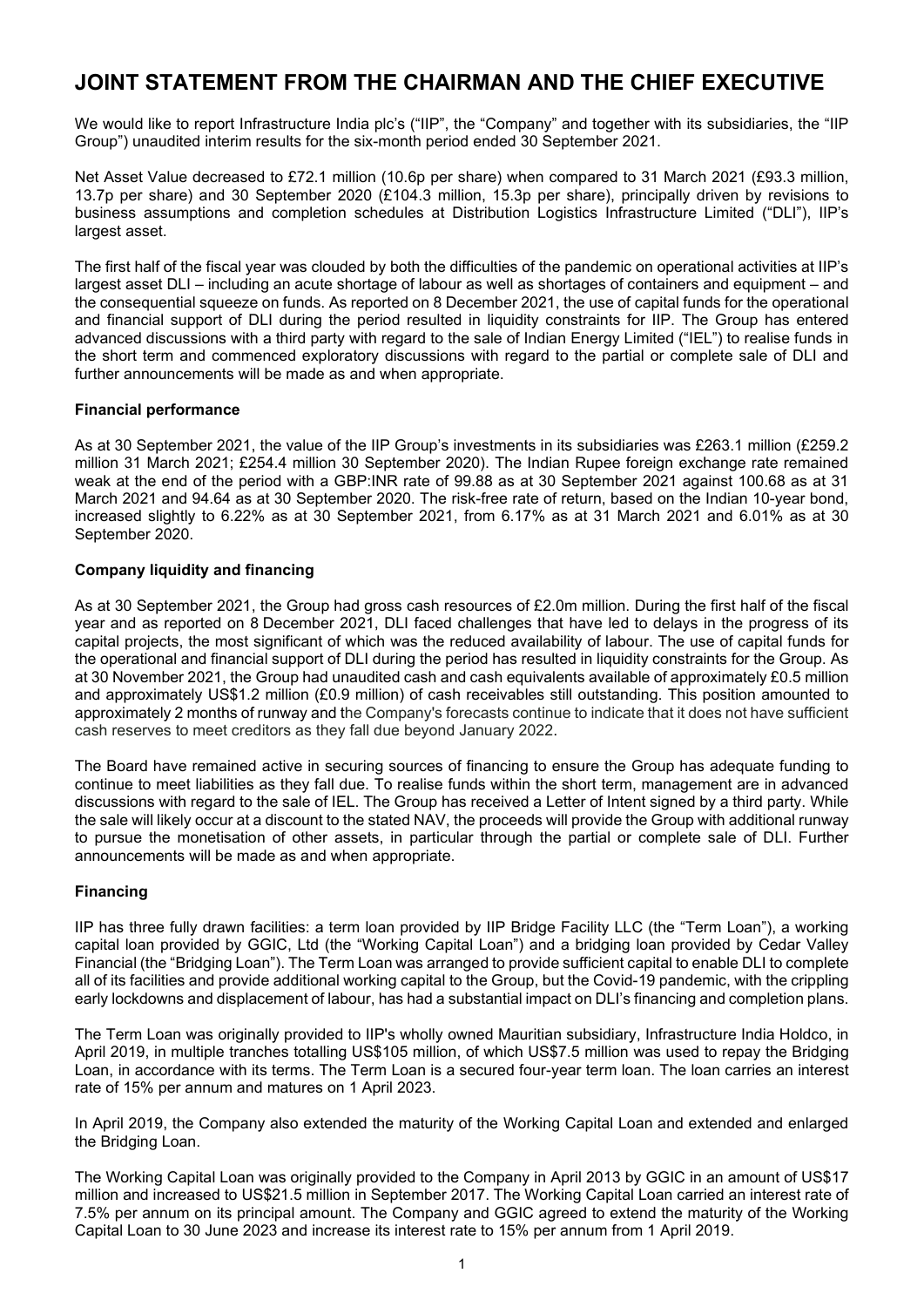The unsecured Bridging Loan was originally provided to the Company in June 2017 by Cedar Valley Financial and was subsequently increased in multiple tranches to US\$64.1 million in March 2019. The Bridging Loan carried an interest rate of 12.0% per annum on its principal. The Company and Cedar Valley Financial agreed to extend the maturity of the Bridging Loan which will now mature on 30 June 2023 and increase its interest rate to 15% per annum from 1 April 2019.

The Board will continue to update shareholders on discussions around the sale of IEL as well as other developments across IIP's portfolio of assets.

**Tom Tribone & Sonny Lulla December 2021**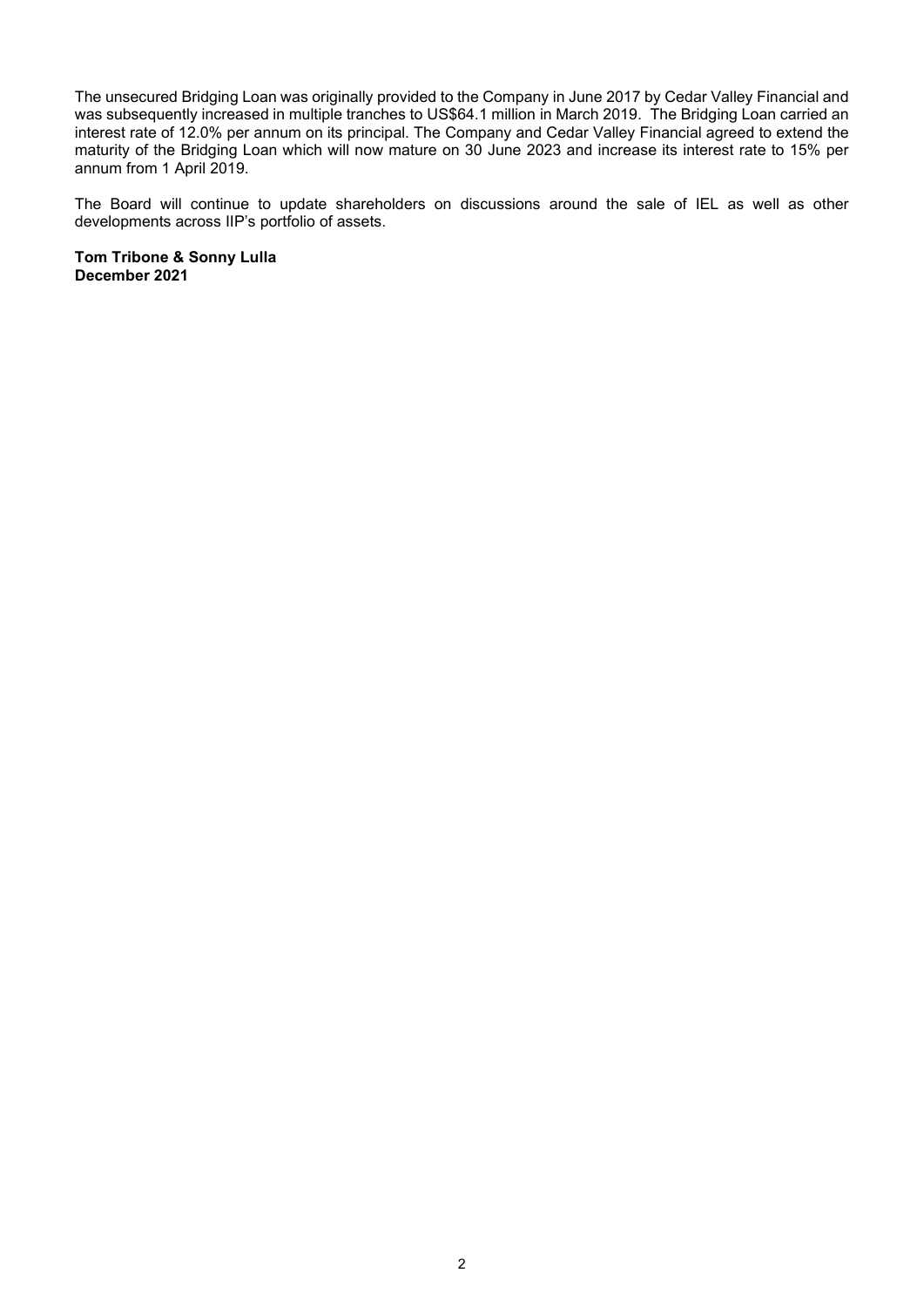# <span id="page-4-0"></span>**REVIEW OF INVESTMENTS**

#### **Distribution Logistics Infrastructure Private Limited ("DLI")**

| <b>Description</b>                                                                                                                                                                              | Supply chain transportation and container infrastructure company<br>with a large operational road and rail fleet; developing four large<br>container terminals across India.                                                                                                                                                                                                                               |                                    |                                                    |  |
|-------------------------------------------------------------------------------------------------------------------------------------------------------------------------------------------------|------------------------------------------------------------------------------------------------------------------------------------------------------------------------------------------------------------------------------------------------------------------------------------------------------------------------------------------------------------------------------------------------------------|------------------------------------|----------------------------------------------------|--|
| <b>Promoter</b>                                                                                                                                                                                 | A subsidiary of IIP                                                                                                                                                                                                                                                                                                                                                                                        |                                    |                                                    |  |
| Date of investment<br>Investment amount<br>Aggregate percentage interest<br>Investment during the period<br>Valuation as at 30 Sep 2021<br><b>Project debt outstanding</b><br>as at 30 Sep 2021 | <b>Mar 2011</b><br>£34.8 million<br>37.4%<br>£3.2 million<br>£232.8 million<br>£72.0 million                                                                                                                                                                                                                                                                                                               | Oct 2011<br>£58.4 million<br>99.9% | <b>Jan 12- Sep 2021</b><br>£181.1 million<br>99.9% |  |
| <b>Key developments</b>                                                                                                                                                                         | The pandemic challenges continued, particularly with<br>$\bullet$<br>availability of labour, as well as containers and equipment.<br>However, volumes improved in the latter half of the period<br>with easing of restrictions and stronger demand.<br>DLI completed the residual construction work at its<br>$\bullet$<br>Bangalore terminal and operations commenced at the<br>Private Freight Terminal. |                                    |                                                    |  |

- With liquidity tight, the company remained focused on cost control and efficiencies.
- The Group commenced exploratory discussions with regard to the partial or complete sale of DLI.

#### *Investment details*

DLI is a supply chain transportation and container infrastructure company headquartered in Bangalore and Gurgaon with a material presence in central, northern and southern India. DLI provides a broad range of logistics services including rail freight, trucking, handling, customs clearing and bonded warehousing with terminals located in the strategic locations of Nagpur, Bangalore, Palwal (in the National Capital Region) and Chennai.

#### *Developments*

Economic conditions in India were improving during the period, with easing of restrictions and higher consumer spending and confidence. However, in the logistics sector, India faced a severe container shortage which was triggered by congestion at Chinese ports that were either closed or operating at lower capacity due to the pandemic. This was coupled with increased demand for containers in the US and Europe and led to sharp increases in freight rates, which impacted export-import business.

In the central Indian region, DLI continues to enjoy a dominant market position strengthened by strategic partnerships. The team are looking to adopt the same model in the southern region with the commencement of PFT operations at Bangalore.

As announced on 8 December 2021, the use of capital funds for the operational and financial support of DLI during the period resulted in liquidity constraints for IIP and the Group has commenced exploratory discussions with regard to the partial or complete sale of DLI.

#### *Valuation*

DLI management undertook a detailed review of projections to reflect the business and financing conditions. The valuation includes revised construction assumptions and a moderation in volumes from the continued impact of Covid-19.

As at 30 September 2021, the NPV of future IIP cash flows for DLI using the above assumptions is £232.8 million. Management maintained the use of a higher risk premium of 7% in addition to a risk free rate of 6.22%, in light of the continued uncertainties surrounding the pandemic.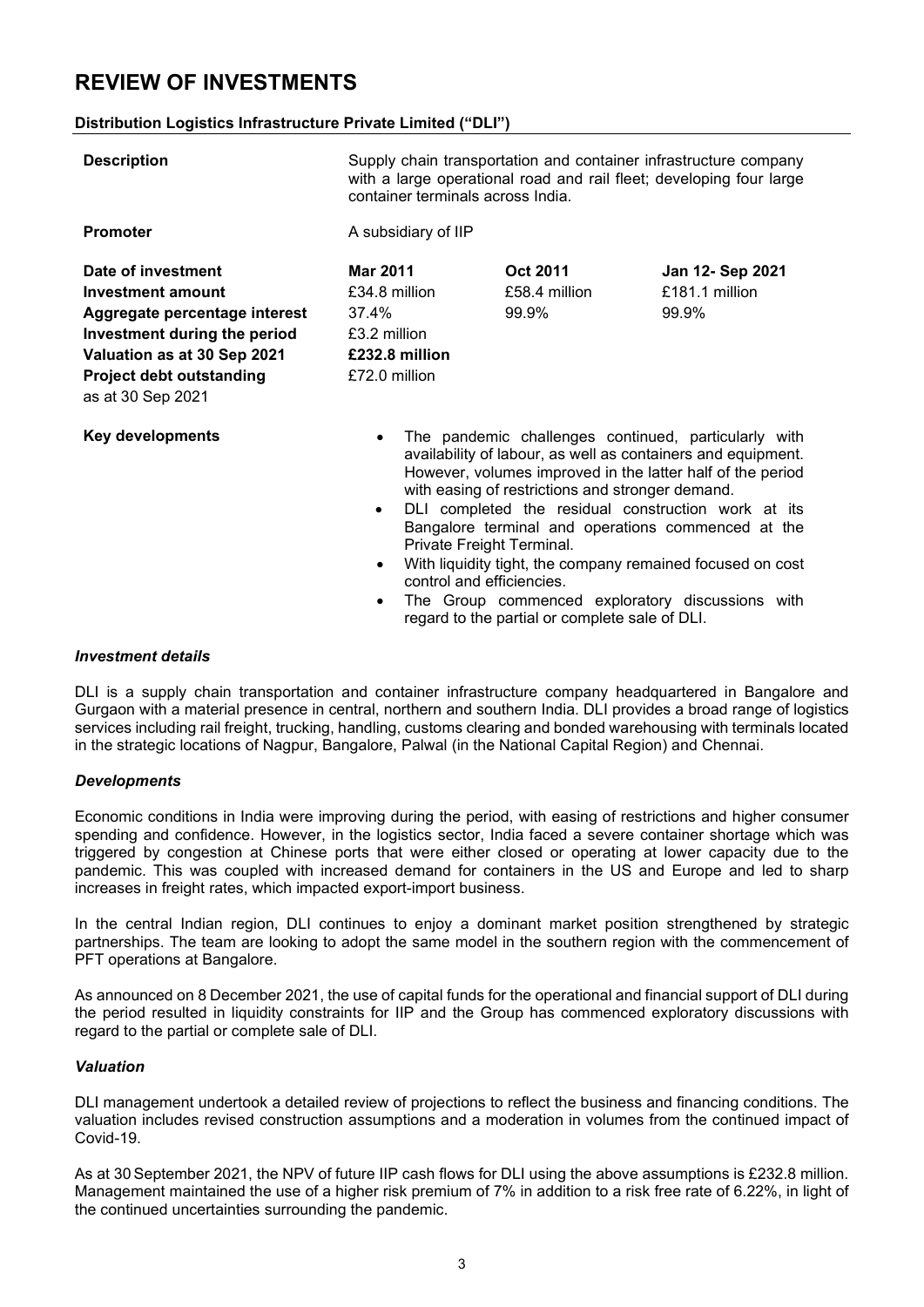**Description IHDC** develops, owns and operates small hydropower projects with seven fully operational plants (74 MW of installed capacity), and a further 13 MW of capacity under development or construction.

**Promoter Dodson-Lindblom International Inc. ("DLZ")** 

|               |              | May 2012        |
|---------------|--------------|-----------------|
| £25.7 million | £0.3 million | £1.1 million    |
| 50%           | 50%          | 50%             |
| Nil           |              |                 |
| £20.2 million |              |                 |
| £5.2 million  |              |                 |
|               | Mar 2011     | <b>Jan 2012</b> |

- Overall generation from IHDC's projects was higher than the corresponding period last year, largely as a result of higher generation at both Bhandardara projects in Maharashtra.
- Trading of Renewable Energy Certificates resumed at the end of November 2021, after an interval of 16 months.

#### *Investment details*

The IHDC portfolio has installed capacity of approximately 74 MW across seven projects – Bhandardara Power House I ("BH-I"), Bhandardara Power House II ("BH-II"), Darna in Maharashtra; Birsinghpur in Madhya Pradesh; and Sechi, Panwi and Raura in Himachal Pradesh. IHDC has an additional 13 MW of capacity under development and construction.

### *Project update*

Overall generation from IHDC's projects was 141.1 GWh in the first half of the current fiscal year against 135.8 GWh during the same period last year. The increase in the production was a result of increase in generation at both Bhandardara projects in Maharashtra.

The Raura plant is currently running at maximum capacity and there are no issues with the runners or the turbines. IHDC is selling Raura's output to Himachal Pradesh State Electricity Board while in discussions with private parties. At Melan, the management team has maintained the necessary permits with regulatory authorities to keep the project viable while construction estimates have been revised given the continued uncertainties due to the pandemic.

Trading of Renewable Energy Certificates (REC's) which were on hold during the reporting period due to litigation, resumed in November 2021, after an interval of 16 months.

#### *Valuation*

The IHDC portfolio was valued in accordance with the Company's stated valuation methodology by using a composite risk premium of 3.02% over the risk free rate of 6.22%. The composite risk premium is computed using a MW-based weighted average of risk premia of individual assets related to their stage of operations.

The value for IHDC investments as at 30 September 2021 is £20.2 million (31 March 2021, £20.7 million). The factors which impacted the valuation are the delays in commissioning of the Melan project, movement in the riskfree rate and changes in currency.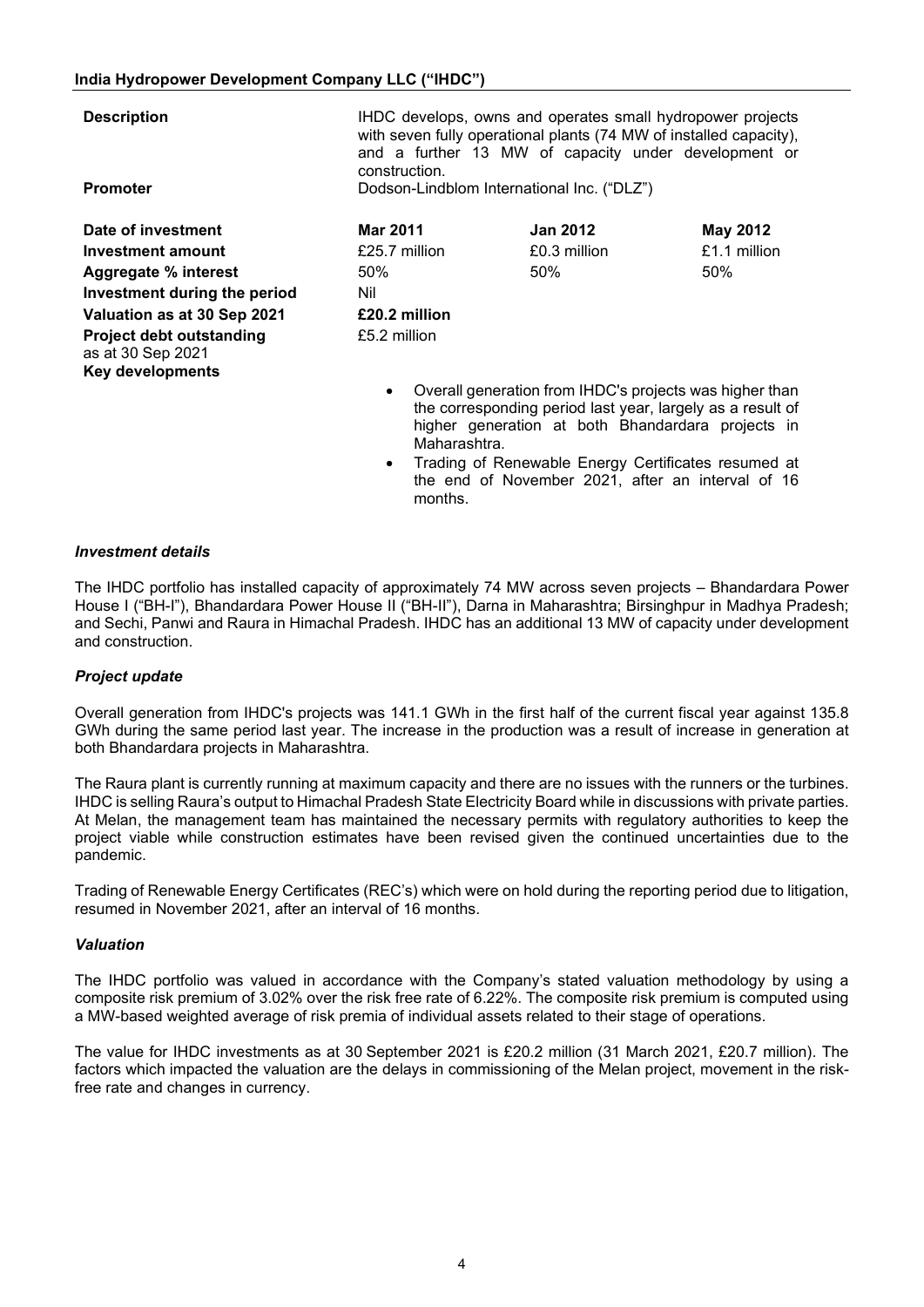#### **Indian Energy Limited ("IEL")**

| <b>Description</b>                                                              | An independent power producer with 41.3 MW installed<br>capacity over two operating wind farms. |                                              |  |  |  |
|---------------------------------------------------------------------------------|-------------------------------------------------------------------------------------------------|----------------------------------------------|--|--|--|
| <b>Promoter</b>                                                                 | ШP                                                                                              |                                              |  |  |  |
| Date of investment                                                              | Sep 2011                                                                                        | Oct 2011 – Dec 2012                          |  |  |  |
| Investment amount                                                               | £10.6 million                                                                                   | £0.9 million                                 |  |  |  |
| Aggregate % interest                                                            | 100%                                                                                            | 100%                                         |  |  |  |
| Investment during the period                                                    | Nil                                                                                             |                                              |  |  |  |
| Valuation as at 30 Sep 2021                                                     | £10.1 million                                                                                   |                                              |  |  |  |
| <b>Project debt outstanding</b><br>as at 30 Sep 2021<br><b>Key developments</b> | £5.6 million                                                                                    |                                              |  |  |  |
|                                                                                 | Overall<br>$\bullet$                                                                            | generation from IEL's two<br>projects<br>was |  |  |  |

- marginally higher than the previous period. • At Theni, IEL managed to increase the supply of additional units and some tariff rates.
- The Group is in advanced discussions with a third party with regard to the sale of IEL.

#### *Investment details*

IEL is an independent power producer that owns and operates wind farms, with installed capacity of 24.8 MW in Gadag and 16.5 MW in Theni - in the states of Karnataka and Tamil Nadu respectively.

#### *Project update*

Overall generation from IEL's two projects was 43.7 GWh during the period ending 30 September 2021 against 42.6 GWh the previous year. The increase in generation was primarily a result of better machine availability, grid availability and wind resource at both the sites.

Despite the increase in generation, there were some challenges during the period. A generator failure at Theni was slow to repair due to localised restrictions and there were periods of heavy rainfall at both sites. However, IEL managed to increase the supply of additional units at Theni and increase tariff rates. Management have been actively improving the projects through strengthening internal grid lines and undertaking preventive maintenance of pooling sub-stations.

Management has entered discussions with regard to the sale of IEL in order for the Group to realise funds in the short term. The Group has received a Letter of Intent signed by a third party. While the sale will likely occur at a discount to the stated NAV, the proceeds will provide the Group with additional runway.

#### *Valuation*

Adjustments were made to business assumptions and O&M charges. The NPV of future cash flows for IIP, after accounting for these changes, was £10.1 million as at 30 September 2021 (31 March 2021, £11.5 million).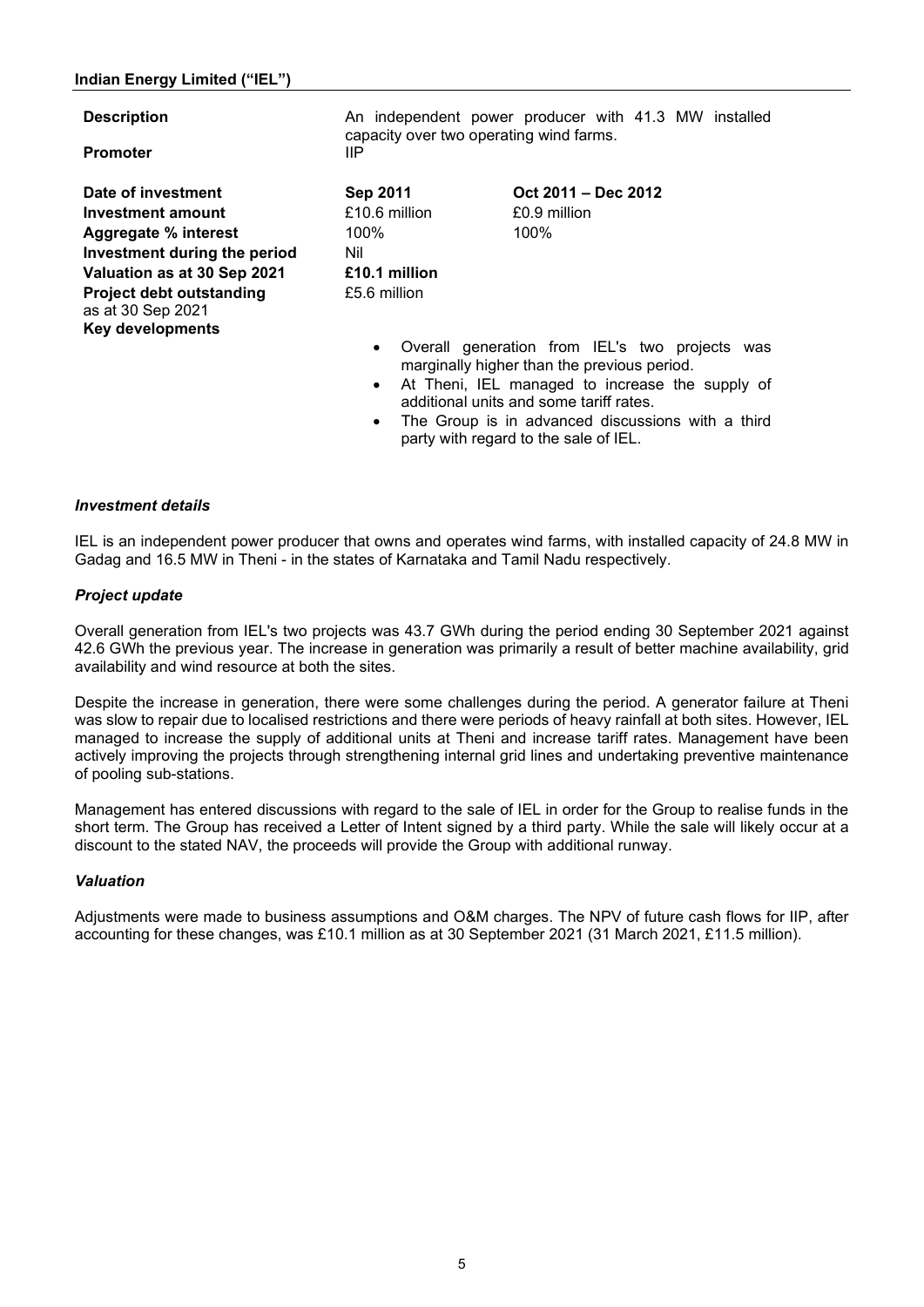# <span id="page-7-0"></span>**Consolidated Statement of Comprehensive Income for the period ended 30 September 2021**

|                                                                               |             | (Unaudited)<br>6 months<br>ended<br>30 September<br>2021 | (Unaudited)<br>6 months<br>ended<br>30 September<br>2020 | (Audited)<br>Year<br>ended<br>31 March<br>2021 |
|-------------------------------------------------------------------------------|-------------|----------------------------------------------------------|----------------------------------------------------------|------------------------------------------------|
|                                                                               | <b>Note</b> | £'000                                                    | £'000                                                    | £'000                                          |
| Movement in fair value on investments at fair value<br>through profit or loss | 11          | 661                                                      | (7,613)                                                  | (10, 332)                                      |
| Foreign exchange (loss)/ gain                                                 |             | (4, 566)                                                 | 5,870                                                    | 15,041                                         |
| Asset management and valuation services                                       | 9           | (2,962)                                                  | (2,964)                                                  | (5,960)                                        |
| Other administration fees and expenses                                        | 8           | (2,840)                                                  | (1, 921)                                                 | (4,681)                                        |
| <b>Operating loss</b>                                                         |             | (9,707)                                                  | (6,628)                                                  | (5, 932)                                       |
| Finance costs                                                                 | 16          | (11, 451)                                                | (13, 153)                                                | (24,916)                                       |
| Loss before taxation                                                          |             | (21, 158)                                                | (19, 781)                                                | (30, 848)                                      |
| Taxation                                                                      |             |                                                          |                                                          |                                                |
| Loss for the period                                                           |             | (21, 158)                                                | (19,781)                                                 | (30,848)                                       |
| Other comprehensive income                                                    |             |                                                          |                                                          |                                                |
| <b>Total comprehensive loss</b>                                               |             | (21, 158)                                                | (19, 781)                                                | (30, 848)                                      |
| Basic and diluted loss per share (pence)                                      | 10          | (3.10)p                                                  | (2.90)p                                                  | (4.52)p                                        |

The Directors consider that all results derive from continuing activities.

The accompanying notes form an integral part of the financial statements.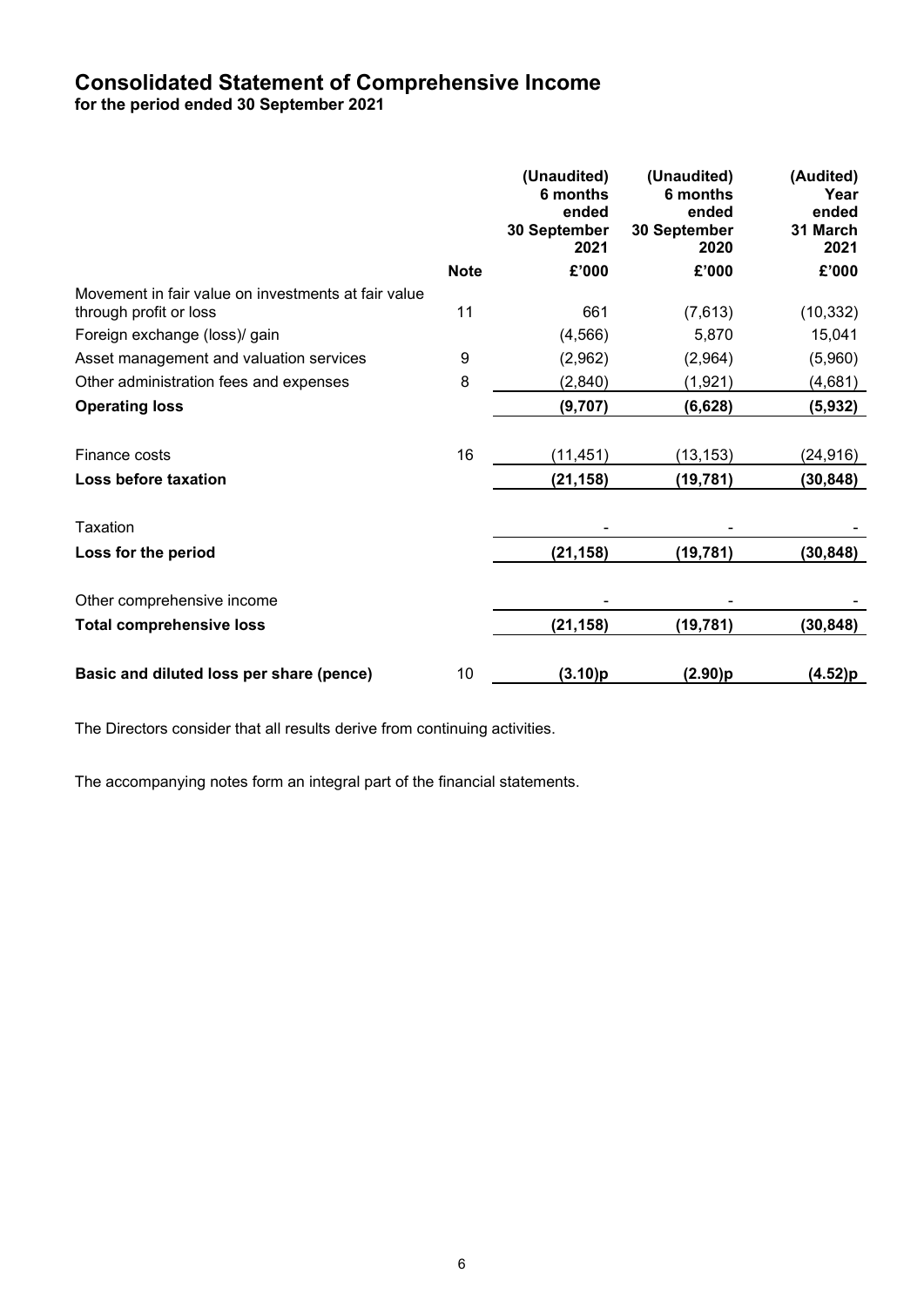# <span id="page-8-0"></span>**Consolidated Statement of Financial Position**

**as at 30 September 2021**

|                                                  |             | (Unaudited)<br>6 months<br>ended<br>30 September<br>2021 | (Unaudited)<br>6 months<br>ended<br>30 September<br>2020 | (Audited)<br>Year<br>ended<br>31 March<br>2021 |
|--------------------------------------------------|-------------|----------------------------------------------------------|----------------------------------------------------------|------------------------------------------------|
|                                                  | <b>Note</b> | £'000                                                    | £'000                                                    | £'000                                          |
| <b>Non-current assets</b>                        |             |                                                          |                                                          |                                                |
| Investments at fair value through profit or loss | 11          | 263,120                                                  | 254,388                                                  | 259,236                                        |
| Property, Plant and Equipment                    | 12          | 6,140                                                    |                                                          | 3,607                                          |
| <b>Total non-current assets</b>                  |             | 269,260                                                  | 254,388                                                  | 262,843                                        |
| <b>Current assets</b>                            |             |                                                          |                                                          |                                                |
| Debtors and prepayments                          |             | 203                                                      | 1,171                                                    | 153                                            |
| Cash and cash equivalents                        |             | 2,006                                                    | 30,801                                                   | 13,656                                         |
| <b>Total current assets</b>                      |             | 2,209                                                    | 31,972                                                   | 13,809                                         |
| <b>Total assets</b>                              |             | 271,469                                                  | 286,360                                                  | 276,652                                        |
| <b>Current liabilities</b>                       |             |                                                          |                                                          |                                                |
| Trade and other payables                         |             | (1, 857)                                                 | (1,841)                                                  | (1,713)                                        |
| Current loans and borrowings                     | 16          |                                                          |                                                          |                                                |
| <b>Total current liabilities</b>                 |             | (1, 857)                                                 | (1, 841)                                                 | (1,713)                                        |
| Long term liabilities                            |             |                                                          |                                                          |                                                |
| Loans and borrowings                             | 16          | (197, 517)                                               | (180, 199)                                               | (181, 686)                                     |
| <b>Total long term liabilities</b>               |             | (197, 517)                                               | (180, 199)                                               | (181, 686)                                     |
| <b>Total liabilities</b>                         |             | (199, 374)                                               | (182, 040)                                               | (183, 399)                                     |
| <b>Net assets</b>                                |             | 72,095                                                   | 104,320                                                  | 93,253                                         |
|                                                  |             |                                                          |                                                          |                                                |
| <b>Equity</b>                                    |             |                                                          |                                                          |                                                |
| Ordinary shares                                  | 13          | 6,821                                                    | 6,821                                                    | 6,821                                          |
| Share premium                                    | 13          | 282,808                                                  | 282,808                                                  | 282,808                                        |
| Retained earnings                                |             | (217, 534)                                               | (185, 309)                                               | (196, 376)                                     |
| <b>Total equity</b>                              |             | 72,095                                                   | 104,320                                                  | 93,253                                         |

The accompanying notes form an integral part of the financial statements.

These financial statements were approved by the Board on 23 December 2021 and signed on their behalf by

Sonny Lulla<br>
Chief Executive<br>
Chief Executive<br>
Chief Executive<br>
Chief Executive Chief Executive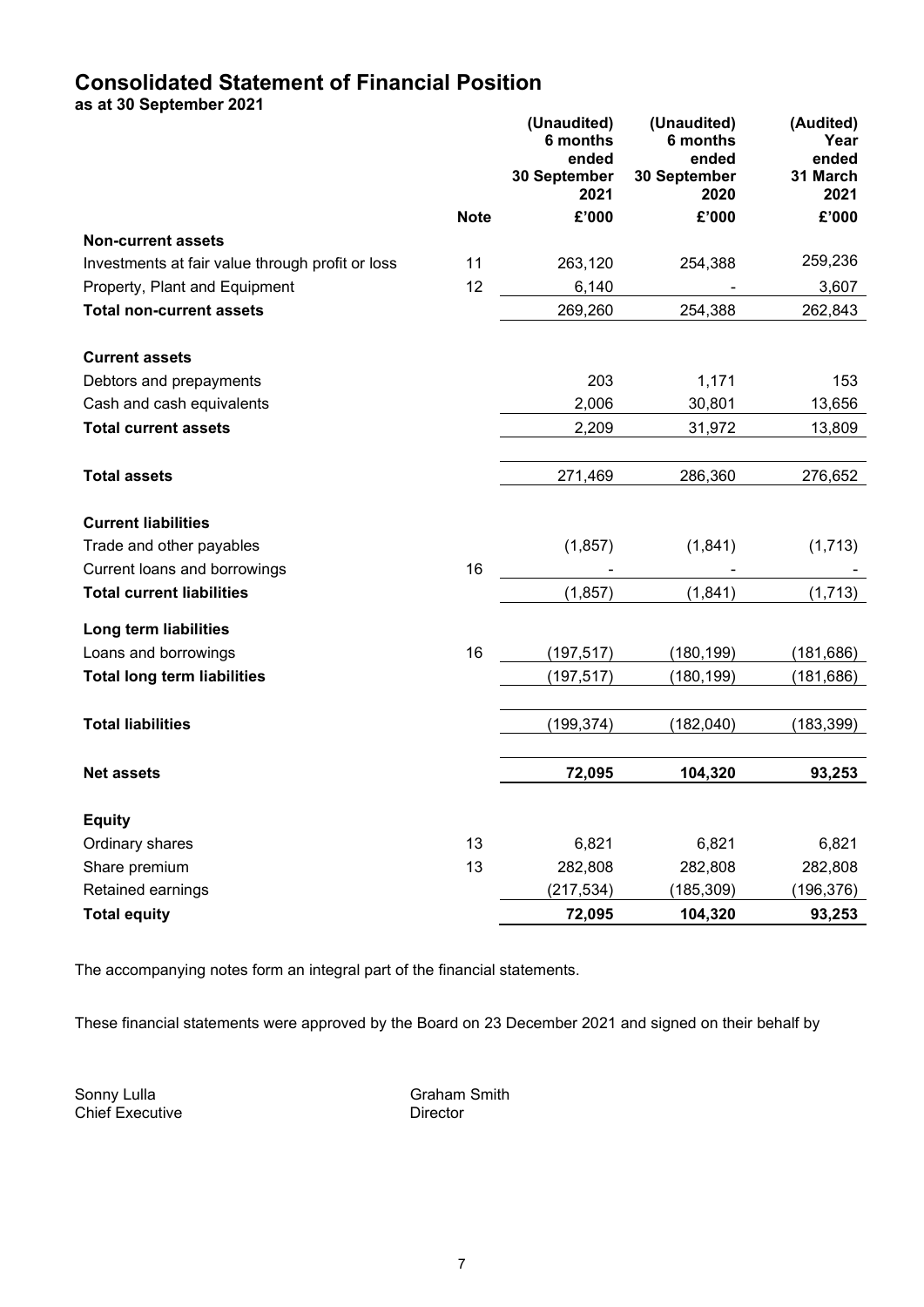# **Consolidated Statement of Changes in Equity**

**for the period ended 30 September 2021**

|                                     | Share capital | <b>Share</b><br>premium | <b>Retained</b><br>profit | <b>Total</b> |
|-------------------------------------|---------------|-------------------------|---------------------------|--------------|
|                                     | £'000         | £'000                   | £'000                     | £'000        |
| <b>Balance at 1 April 2020</b>      | 6,821         | 282,808                 | (165, 528)                | 124,101      |
| Loss for the period                 |               |                         | (19, 781)                 | (19, 781)    |
| <b>Balance at 30 September 2020</b> | 6,821         | 282,808                 | (185,309)                 | 104,320      |
|                                     |               |                         |                           |              |
| <b>Balance at 1 April 2020</b>      | 6,821         | 282,808                 | (165, 528)                | 124,101      |
| Loss for the year                   |               |                         | (30,848)                  | (30,848)     |
| <b>Balance at 31 March 2021</b>     | 6,821         | 282,808                 | (196,376)                 | 93,253       |
|                                     |               |                         |                           |              |
| <b>Balance at 1 April 2021</b>      | 6,821         | 282,808                 | (196,376)                 | 93,253       |
| Loss for the period                 |               |                         | (21, 158)                 | (21,158)     |
| <b>Balance at 30 September 2021</b> | 6,821         | 282,808                 | (217,534)                 | 72,095       |

The accompanying notes form an integral part of the financial statements.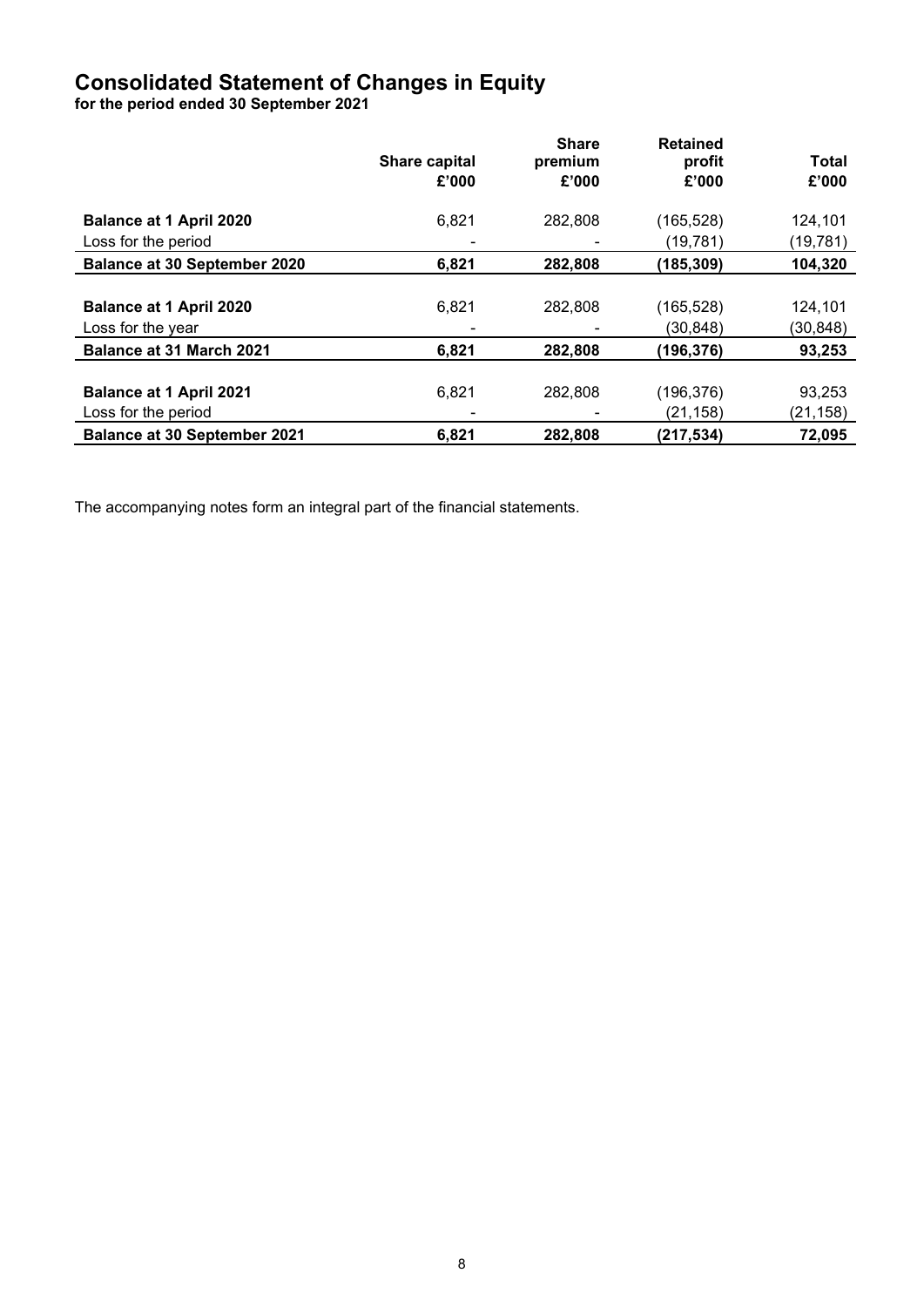# <span id="page-10-0"></span>**Consolidated Statement of Cash Flows**

**for the period ended 30 September 2021**

|                                                                                               |             | (Unaudited)<br>6 months<br>ended<br>30 September<br>2021 | (Unaudited)<br>6 months<br>ended<br>30 September<br>2020 | (Audited)<br>Year<br>ended<br>31 March<br>2021 |
|-----------------------------------------------------------------------------------------------|-------------|----------------------------------------------------------|----------------------------------------------------------|------------------------------------------------|
|                                                                                               | <b>Note</b> | £'000                                                    | £'000                                                    | £'000                                          |
| Cash flows from operating activities                                                          |             |                                                          |                                                          |                                                |
| (Loss)/profit for the period                                                                  |             | (21, 158)                                                | (19, 781)                                                | (30, 848)                                      |
| Adjustments:<br>Movement in fair value on investments at fair<br>value through profit or loss | 11          | (661)                                                    | 7,613                                                    | 10,332                                         |
| Finance costs                                                                                 | 16          | 11,451                                                   | 13,153                                                   | 24,916                                         |
| Accrued share expense                                                                         |             |                                                          | 9                                                        |                                                |
|                                                                                               |             |                                                          |                                                          |                                                |
| Foreign exchange loss/(gain)                                                                  |             | 4,566                                                    | (5,870)                                                  | (15,041)                                       |
|                                                                                               |             | (5,802)                                                  | (4,876)                                                  | (10, 641)                                      |
| (Decrease)/increase in creditors and accruals                                                 |             | (50)                                                     | 9                                                        | (57)                                           |
| Decrease/(increase) in debtors and prepayments                                                |             | 144                                                      | (1,084)                                                  | (118)                                          |
| Net cash utilised by operating activities                                                     |             | (5,708)                                                  | (5,951)                                                  | (10, 816)                                      |
| Cash flows from investing activities                                                          |             |                                                          |                                                          |                                                |
| Purchase of investments                                                                       | 11          | (3,223)                                                  |                                                          | (7, 567)                                       |
| <b>Purchase of Fixed Assets</b>                                                               | 12          | (2, 533)                                                 |                                                          | (3,607)                                        |
| Cash utilised by investing activities                                                         |             | (5,756)                                                  | $\blacksquare$                                           | (11, 174)                                      |
| <b>Cash flows from financing activities</b>                                                   |             |                                                          |                                                          |                                                |
| Loans repaid                                                                                  |             |                                                          |                                                          |                                                |
| Net cash generated from financing activities                                                  |             |                                                          |                                                          |                                                |
| Decrease in cash and cash equivalents<br>Cash and cash equivalents at the beginning of        |             | (11, 464)                                                | (5,951)                                                  | (21, 990)                                      |
| the period                                                                                    |             | 13,656                                                   | 38,257                                                   | 38,257                                         |
| Effect of exchange rate fluctuations on cash held                                             |             | (186)                                                    | (1, 505)                                                 | (2,611)                                        |
| Cash and cash equivalents at the end of the<br>period                                         |             | 2,006                                                    | 30,801                                                   | 13,656                                         |

The accompanying notes form an integral part of the financial statements.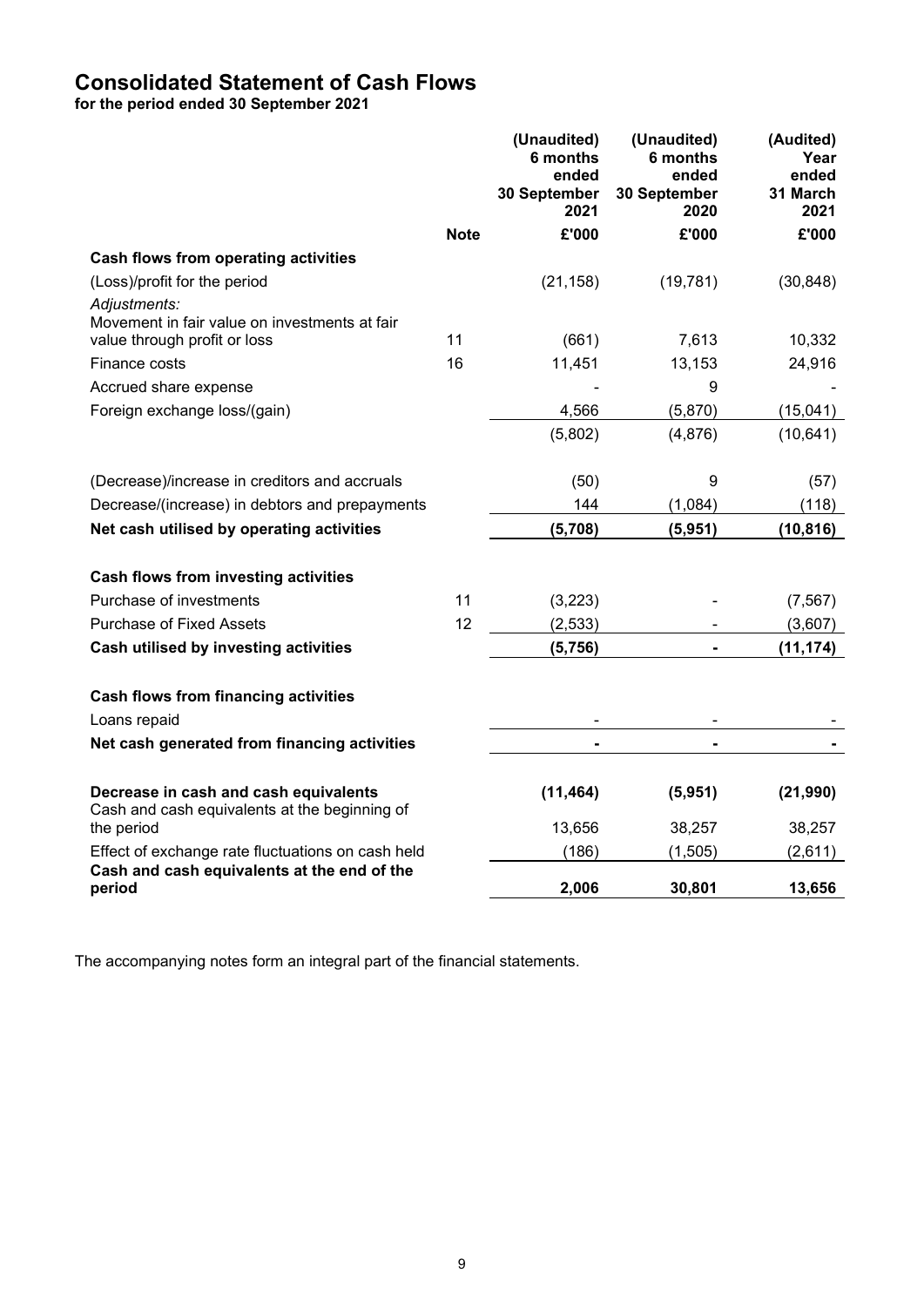## <span id="page-11-0"></span>**Selected notes to the interim consolidated financial statements for the six months ended 30 September 2021**

### **1. General information**

The Company is a closed-end investment company incorporated on 18 March 2008 in the Isle of Man as a public limited company. The address of its registered office is 55 Athol Street, Douglas, Isle of Man.

The Company is listed on the AIM market of the London Stock Exchange.

The Company and its subsidiaries (together the Group) invest in assets in the Indian infrastructure sector, with particular focus on assets and projects related to energy and transport.

The Company has no employees.

#### **2. Statement of Compliance**

These interim consolidated financial statements have been prepared in accordance with IAS 34 *Interim Financial Reporting*. They do not include all of the information required for full annual financial statements, and should be read in conjunction with the consolidated financial statements of the Group as at and for the year ended 31 March 2021.

These interim consolidated financial statements were approved by the Board of Directors on 23 December 2021.

#### **3. Going Concern**

As disclosed within the 31 March 2021 consolidated financial statements, during 2020 and 2021, DLI faced challenges that have led to delays in the progress of its capital projects, the most significant of which was the reduced availability of labour not helped by the COVID-19 pandemic. The Group faces a challenge regarding liquidity which has resulted from the use of capital funds for the operational and financial support of DLI during 2020 and 2021. As at 30 November 2021, the Group had unaudited cash and cash equivalents available of approximately £0.5 million and approximately US\$1.2 million (£0.9 million) of cash receivables. This position amounted to approximately 2 months of runway for the Group. The Company's forecasts indicate that it does not have sufficient cash reserves to meet creditors as they fall due beyond January 2022.

The board have been active in securing sources of financing to ensure the Group has adequate funding to continue to meet liabilities as they fall due. To realise funds within the short term, management are in negotiations to sell IEL. The Group has received a letter of intent signed by a third party. While the sale will likely occur at a discount to the stated NAV, the Group will be provided additional runway to pursue the monetisation of other assets.

If successful, the sale of IEL will provide the Group with time to continue the pursuit of realising other assets. Specifically, the realisation of value from DLI through the partial or complete sale of the investment.

Providing the above sequence of events can occur as laid out, the Directors have a reasonable expectation that the Group has adequate resources to continue operational existence for the foreseeable future. Thus, they continued to adopt the going concern basis of accounting in preparing the financial statements.

#### **4. Basis of consolidation**

The consolidated financial statements incorporate the financial statements of the Company and entities controlled by the Company (its subsidiaries and subsidiary undertakings). Control is achieved where the Company has power over an investee, exposure or rights to variable returns and the ability to exert power to affect those returns.

The results of subsidiaries acquired or disposed of during the year are included in the consolidated Statement of Comprehensive Income from the effective date of acquisition or up to the effective date of disposal, as appropriate.

Where necessary, adjustments are made to the financial statements of subsidiaries to bring the accounting policies used into line with those used by the Group. All intra-group transactions, balances, income and expenses are eliminated on consolidation.

The Directors consider the Company to be an investment entity as defined by IFRS 10 Consolidated Financial Statements as it meets the following criteria as determined by the accounting standard;

• Obtains funds from one or more investors for the purpose of providing those investors with investment management services;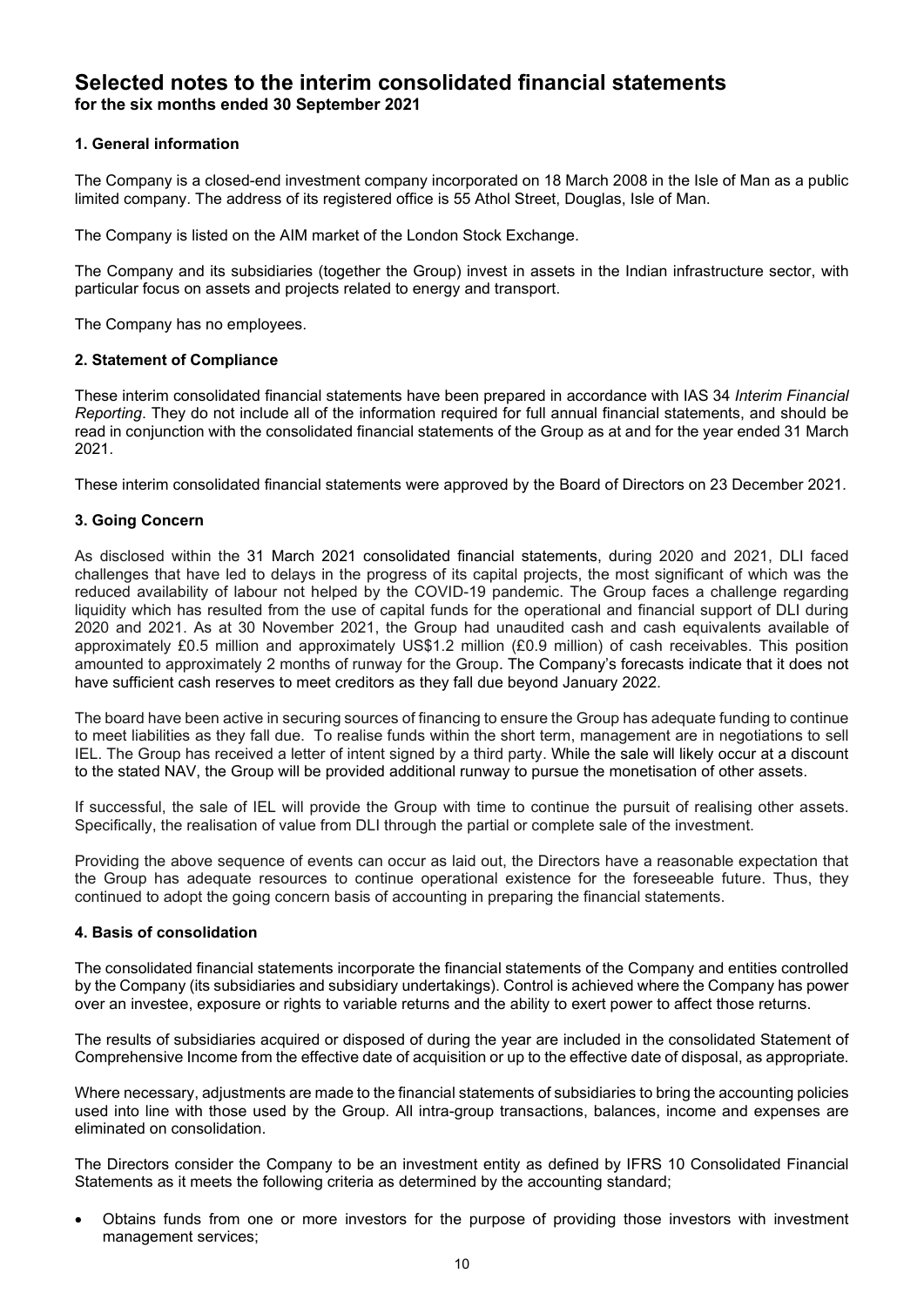- Commits to its investors that its business purpose is to invest funds solely for returns from capital appreciation, investment income or both; and
- Measures and evaluates the performance of substantially all of its investments on a fair value basis.

As an investment entity under the terms of the amendments to IFRS 10 Consolidated Financial Statements, the Company is not permitted to consolidate its controlled portfolio entities.

#### **5. Significant accounting policies**

The accounting policies applied by the Group in these interim consolidated financial statements are the same as those applied by the Group in its consolidated financial statements as at and for the year ended 31 March 2021.

#### **6. Critical accounting estimates and assumptions**

The preparation of interim financial statements requires management to make judgements, estimates and assumptions that affect the application of accounting policies and the reported amounts of assets and liabilities, income and expense.

Actual results may differ from these estimates. In preparing these interim consolidated financial statements, the significant judgements made by management in applying the Group's accounting policies and the key sources of estimation uncertainty were the same as those that applied to the consolidated financial statements as at and for the year ended 31 March 2021.

During the six months ended 30 September 2021 management reassessed its estimates in respect of:

#### *Valuation of financial instruments*

The Group holds investments in several unquoted Indian infrastructure companies. The Directors' valuations of these investments, as shown in note 11, are based on a discounted cash flow methodology or recent transaction prices, prepared by the Company's Asset Manager (Franklin Park Management). The valuations are inherently uncertain and realisable values may be significantly different from the carrying values in the financial statements.

The methodology is principally based on company-generated cash flow forecasts and observable market data on interest rates and equity returns. The discount rates are determined by market observable risk free rates plus a risk premium which is based on the phase of the project concerned.

#### **7. Financial risk management policies**

The Group's financial risk management objectives and policies are consistent with those disclosed in the consolidated financial statements as at and for the year ended 31 March 2021.

#### **8. Other administration fees and expenses**

|                          | 6 months<br>ended<br>30 September<br>2021<br>£'000 | 6 months<br>ended<br>30 September<br>2020<br>£'000 | Year<br>ended<br>31 March<br>2021<br>£'000 |
|--------------------------|----------------------------------------------------|----------------------------------------------------|--------------------------------------------|
| Audit fees               | 46                                                 | 50                                                 | 86                                         |
| Legal fees               | 253                                                | 252                                                | 131                                        |
| Corporate advisory fees  | 79                                                 | 77                                                 | 173                                        |
| Other professional costs | 2,173                                              | 1,294                                              | 3,982                                      |
| Administration fees      | 101                                                | 101                                                | 141                                        |
| Directors' fees          | 53                                                 | 45                                                 | 102                                        |
| Insurance costs          | 5                                                  | 5                                                  | 11                                         |
| Travel and entertaining  |                                                    |                                                    | 8                                          |
| Other costs              | 130                                                | 97                                                 | 47                                         |
|                          | 2,840                                              | 1,921                                              | 4,681                                      |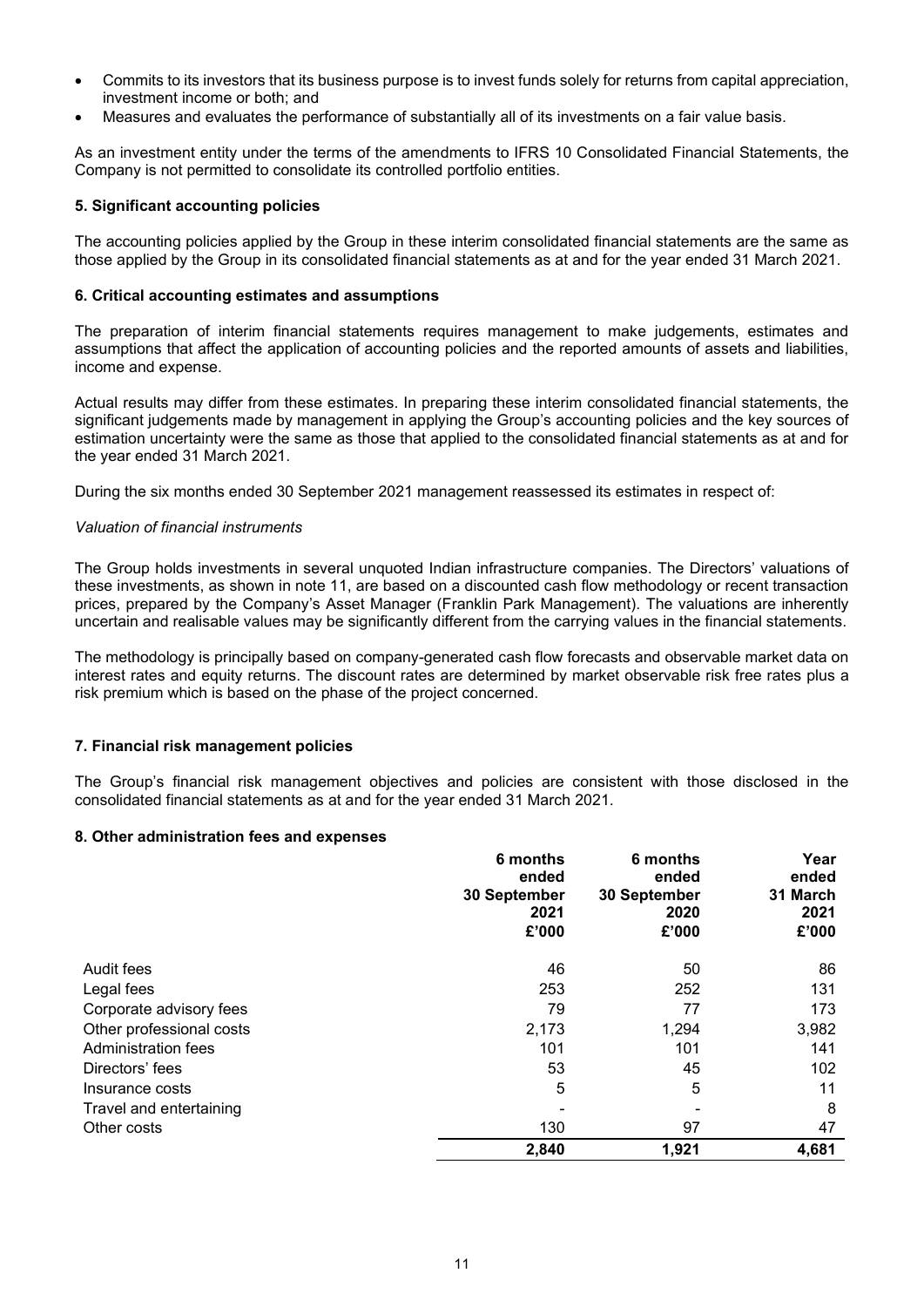#### **9. Investment management, advisory and valuation fees**

On 14 September 2016, the Company entered into a revised and restated management, valuation and portfolio services agreement (the "New Management Agreement") with Franklin Park Management, LLC ("Franklin Park" or the "Asset Manager"), the Company's existing asset manager, to effect a reduction in annual cash fees payable by IIP to the Asset Manager as at that time. The other terms of the New Management Agreement are unchanged from those of the prior agreement between the parties.

Under the New Management Agreement, the Asset Manager is entitled to a fixed annual management fee of £5,520,000 per annum (the "Annual Management Fee"), payable quarterly in arrears. In addition to the Annual Management Fee, the Asset Manager was issued with 605,716 new ordinary shares in the Company annually (the "Fee Shares"). The Fee Shares were issued free of charge, on 1 July of each calendar year for the duration of the New Management Agreement, which had an effective termination date of 30 September 2020.

Franklin Park also provide consulting services to the Group, which fall outside the scope of the New Management Agreement, at a cost of \$150,000 per quarter.

Fees including the accrued Fee Shares and consulting fees for the period ended 30 September 2021 were £2,962,000 (30 September 2020: £2,964,000).

#### **10. Basic and diluted earnings per share**

Basic earnings/(loss) per share are calculated by dividing the loss attributable to shareholders by the weighted average number of ordinary shares outstanding during the year.

|                                               | Group        | Group        | Group    |
|-----------------------------------------------|--------------|--------------|----------|
|                                               | 30 September | 30 September | 31 March |
|                                               | 2021         | 2020         | 2021     |
| Loss for the period $(E$ thousands)           | (21, 158)    | (19,781)     | (30,848) |
| Weighted average number of shares (thousands) | 681,882      | 681,882      | 681,882  |
| Basic and diluted loss per share (pence)      | (3.10)p      | (2.90)p      | (4.52)p  |

There is no difference between basic and diluted earnings/(loss) per share.

#### **11. Investments – designated at fair value through profit or loss**

Investments, consisting of unlisted equity securities, are recorded at fair value as follows:

|                                 | <b>IHDC</b><br>£'000 | <b>DLI</b><br>£'000 | IEL<br>£'000 | Total<br>£'000 |
|---------------------------------|----------------------|---------------------|--------------|----------------|
| Balance at 1 April 2021         | 20.739               | 226.981             | 11.516       | 259,236        |
| Additions                       | $\blacksquare$       | 3.223               | ٠            | 3.223          |
| Fair value adjustment           | (546)                | 2.638               | (1.431)      | 661            |
| Balance as at 30 September 2021 | 20.193               | 232.842             | 10.085       | 263,120        |

(i) Shree Maheshwar Hydel Power Corporation Ltd ("SMH")

(ii) India Hydropower Development Company LLC ("IHDC")

(iii) Distribution Logistics Infrastructure ("DLI")

(iv) Indian Energy Limited ("IEL")

As noted in the 31 March 2021 financial statements, it is assumed that SMH has no contribution to IIP's valuation.

The investments in IHDC, IEL and DLI have been fair valued by the Directors as at 30 September 2021 using discounted cash flow techniques, as described in note 6. The discount rate adopted for the investments is the risk free rate (based on the Indian government 10-year bond yields) plus a risk premium of 3.02% for IHDC, 2.00% for IEL and 7% for DLI. (2020: 3.02% for IHDC, 2.00% for IEL and 7% for DLI).

All the investments valued using discounted cash flow techniques are inherently difficult to value due to the individual nature of each investment and as a result, valuations may be subject to substantial uncertainty.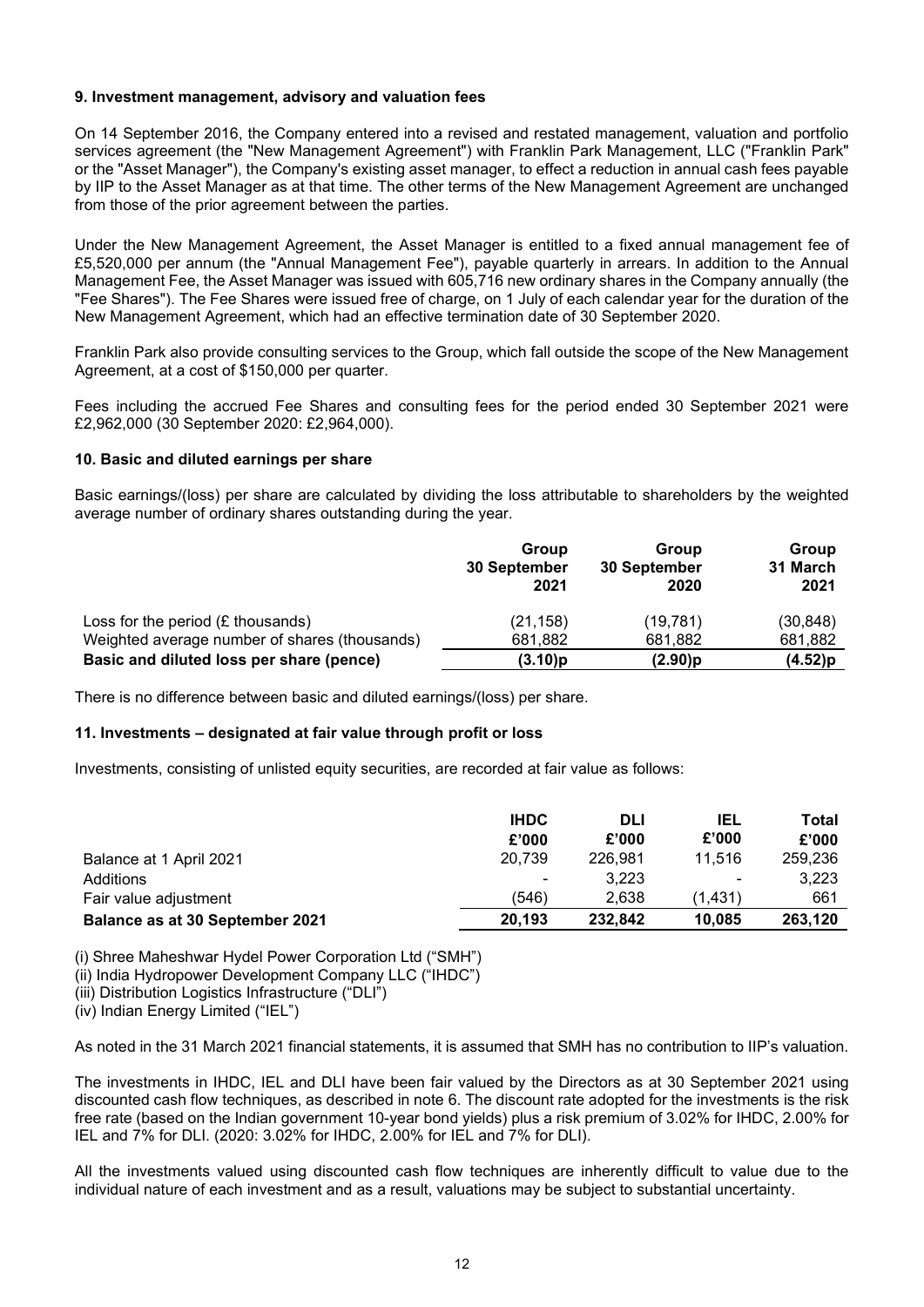There is no assurance that the estimates resulting from the valuation process will reflect the actual sales price even where such sales occur shortly after the valuation date.

As at 30 September 2021, the Company had pledged 51% of the shares in DLI, totalling 66,677,000 shares of INR 10 each, as part of the terms of a term loan within the underlying investment entity. In addition, the Company had provided a non-disposal undertaking of 51% of the shares in IEL, totalling 25,508,980 shares of 1 penny each, as part of the terms of a loan agreement within the underlying investment entity.

| <b>IHDC</b>                |       | Discount Rate |       |                      |       |        |
|----------------------------|-------|---------------|-------|----------------------|-------|--------|
|                            |       | 8.24%         | 8.74% | 9.24%                | 9.74% | 10.24% |
|                            | 103.9 | 21.8          | 20.5  | 19.4                 | 18.4  | 17.4   |
|                            | 101.9 | 22.2          | 20.9  | 19.8                 | 18.7  | 17.8   |
| <b>INR/£ Exchange Rate</b> | 99.9  | 22.6          | 21.4  | 20.2                 | 19.1  | 18.1   |
|                            | 97.9  | 23.1          | 21.8  | 20.6                 | 19.5  | 18.5   |
|                            | 95.9  | 23.6          | 22.3  | 21.0                 | 19.9  | 18.9   |
|                            |       | Discount Rate |       |                      |       |        |
| <b>DLI</b>                 |       | 12.2%         |       | 13.2%                | 14.2% | 15.2%  |
|                            | 103.9 | 260.2         |       | 223.9                | 195.1 | 171.9  |
|                            | 101.9 | 265.3         |       | 228.3                | 198.9 | 175.3  |
| <b>INR/£ Exchange Rate</b> | 99.9  | 270.7         |       | 232.8                | 202.9 | 178.8  |
|                            | 97.9  | 276.2         |       | 237.6                | 207.1 | 182.4  |
|                            | 95.9  | 282.0         |       | 242.5                | 211.4 | 186.2  |
|                            |       |               |       | <b>Discount Rate</b> |       |        |
| IEL                        |       | 6.22%         | 7.22% | 8.22%                | 9.22% | 10.22% |
|                            | 103.9 | 11.7          | 10.6  | 9.7                  | 8.9   | 7.6    |
|                            | 101.9 | 11.9          | 10.8  | 9.9                  | 9.1   | 7.7    |
| <b>INR/£ Exchange Rate</b> | 99.9  | 12.1          | 11.0  | 10.1                 | 9.3   | 7.9    |
|                            | 97.9  | 12.4          | 11.3  | 10.3                 | 9.4   | 8.0    |
|                            | 95.9  | 12.6          | 11.5  | 10.5                 | 9.6   | 8.2    |

The following table shows the sensitivities of the valuations to discount rates and exchange rates:

#### **12. Property, plant and equipment**

| <b>Cost/Valuation</b>               | Land<br>£'000 |
|-------------------------------------|---------------|
| Balance at 1 April 2021             | 3.607         |
| Additions                           | 2,533         |
| <b>Balance at 30 September 2021</b> | 6.140         |

The only class of items within property, plant and equipment relate to the land purchased in the current and prior years. This land is currently held at historical cost and is not subject to depreciation.

#### **13. Share capital and share premium**

|                              | No. of shares<br>Ordinary<br>shares | <b>Share capital</b> | Share premium |
|------------------------------|-------------------------------------|----------------------|---------------|
|                              | of £0.01 each                       | £'000                | £'000         |
| Balance at 30 September 2021 | 682,084,189                         | 6.821                | 282,808       |

As detailed in note 9, the Asset Manager was entitled 605,716 new ordinary shares in the Company annually (the "Fee Shares"). The Fee Shares were issued free of charge, on 1 July of each calendar year for the duration of the New Management Agreement up to the effective termination date of 30 September 2020. The Company has issued a total of 1,817,148 ordinary shares to the Asset Manager.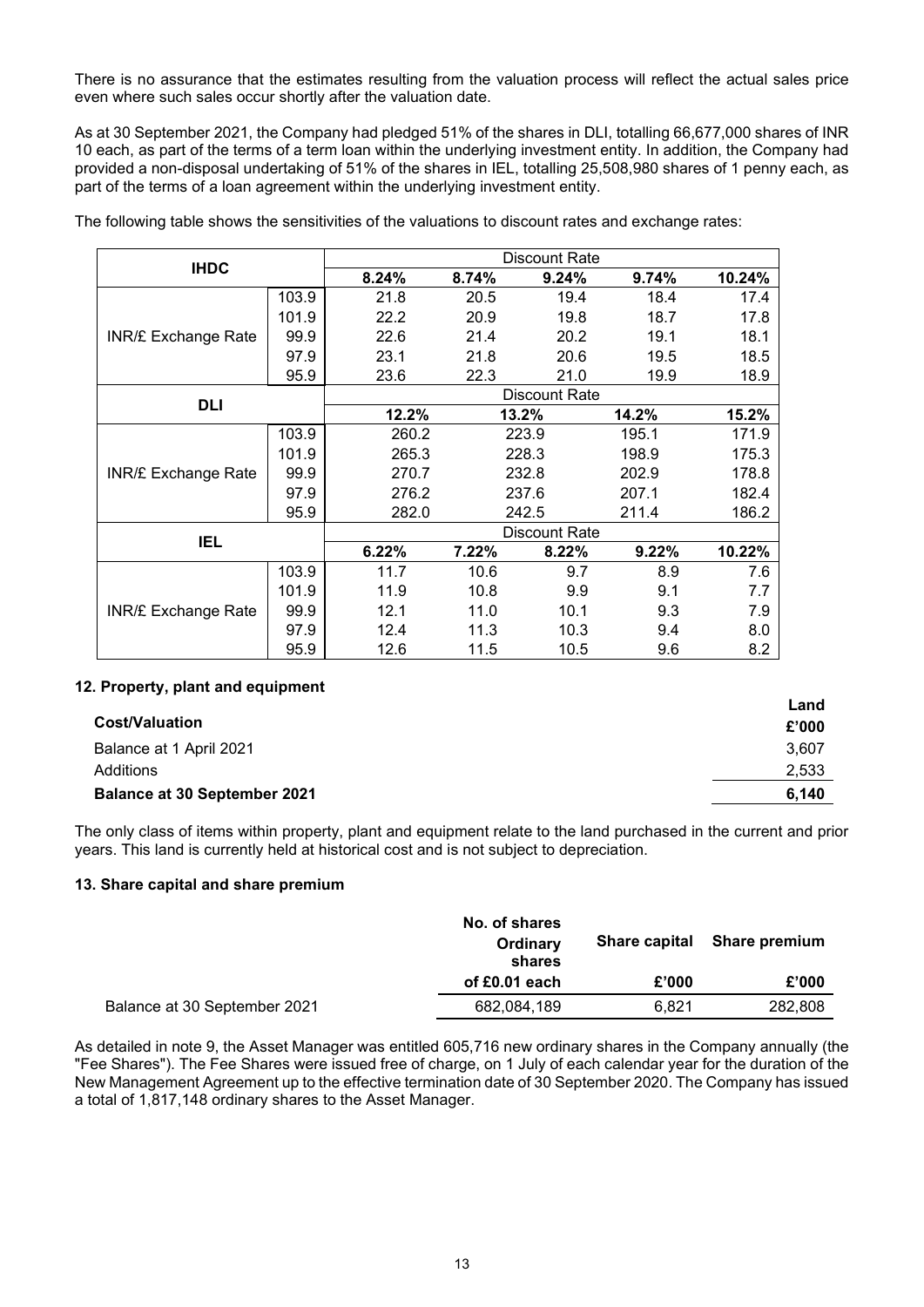#### **14. Net asset value per share**

The NAV per share is calculated by dividing the net assets attributable to the equity holders at the end of the period by the number of shares in issue.

|                           | Group<br>30 September | Group<br>30 September | Group<br>31 March |
|---------------------------|-----------------------|-----------------------|-------------------|
|                           | 2021                  | 2020                  | 2021              |
| Net assets $(E'000)$      | 72.095                | 104.320               | 93.253            |
| Number of shares in issue | 682.084.189           | 682,084,189           | 682,084,189       |
| NAV per share (pence)     | 10.6 <sub>D</sub>     | 15.3p                 | 13.7p             |

#### **15. Group entities**

Since incorporation, for efficient portfolio management purposes, the Company has established or acquired the following subsidiary companies, with certain companies being consolidated and others held at fair value through profit or loss in line with the Amendments to IFRS 10 Consolidated Financial Statements:

| <b>Consolidated subsidiaries</b>                                        | <b>Country of</b><br>incorporation   |                 | Ownership<br>interest |
|-------------------------------------------------------------------------|--------------------------------------|-----------------|-----------------------|
| Infrastructure India HoldCo                                             | <b>Mauritius</b>                     |                 | 100%                  |
| Power Infrastructure India                                              | <b>Mauritius</b>                     |                 | 100%                  |
| Power Infrastructure India (Two)                                        | <b>Mauritius</b>                     |                 | 100%                  |
| Distribution and Logistics Infrastructure India                         | <b>Mauritius</b>                     |                 | 100%                  |
| Hydropower Holdings India                                               | <b>Mauritius</b>                     |                 | 100%                  |
| India Hydro Investments<br><b>Indian Energy Mauritius</b>               | <b>Mauritius</b><br><b>Mauritius</b> |                 | 100%<br>100%          |
|                                                                         |                                      |                 |                       |
| Non-consolidated subsidiaries held at fair value through profit or loss |                                      |                 |                       |
| Distribution & Logistics Infrastructure sub group:                      |                                      |                 |                       |
| Distribution and Logistics Infrastructure Private Limited               | India<br>India                       |                 | 100.00%<br>100.00%    |
| Freightstar India Private Limited<br>Freightstar Private Limited        | India                                |                 | 99.79%                |
| Deshpal Realtors Private Limited                                        | India                                |                 | 99.76%                |
| <b>Bhim Singh Yadav Property Private</b>                                | India                                |                 | 99.86%                |
| Indian Energy Limited sub group (IEL):                                  |                                      |                 |                       |
| Belgaum Wind Farms Private Limited                                      | India                                |                 | 99.99%                |
| iEnergy Wind Farms (Theni) Private Limited                              | India                                |                 | 73.99%                |
| iEnergy Renewables Private Limited                                      | India                                |                 | 99.99%                |
| India Hydropower Development Company sub group (IHDC):                  |                                      |                 |                       |
| Franklin Park India LLC                                                 | Delaware                             |                 | 100.00%               |
| India Hydropower Development Company LLC                                | Delaware                             |                 | 50.00%                |
| 16. Loans and borrowings                                                |                                      |                 |                       |
|                                                                         | <b>Capital</b>                       | <b>Interest</b> | <b>Total</b>          |
|                                                                         | £'000                                | £'000           | £'000                 |
| Balance as at 1 April 2021                                              | 156,096                              | 25,590          | 181,686               |
| Interest charge for the period                                          |                                      | 11,451          | 11,451                |
| Capitalised loan interest                                               | 5,790                                | (5,790)         |                       |
| Foreign currency (gain)/loss                                            | 3,946                                | 434             | 4,380                 |
| Balance as at 30 September 2021                                         | 165,832                              | 31,685          | 197,517               |

The Group has three fully drawn facilities. A working capital facility provided to the Company by GGIC Ltd. ("GGIC") (the "Working Capital Loan"); an unsecured bridging loan facility provided to the Company by Cedar Valley Financial (the "Bridging Loan"); and a secured term loan provided to IIP's wholly owned Mauritian subsidiary, Infrastructure India Holdco, by IIP Bridge Facility LLC (the "IIP Bridge Facility").

The Working Capital Loan was provided to the Company in April 2013 by GGIC in an amount of US\$17 million and increased to US\$21.5 million in September 2017. The Working Capital Loan originally carried an interest rate